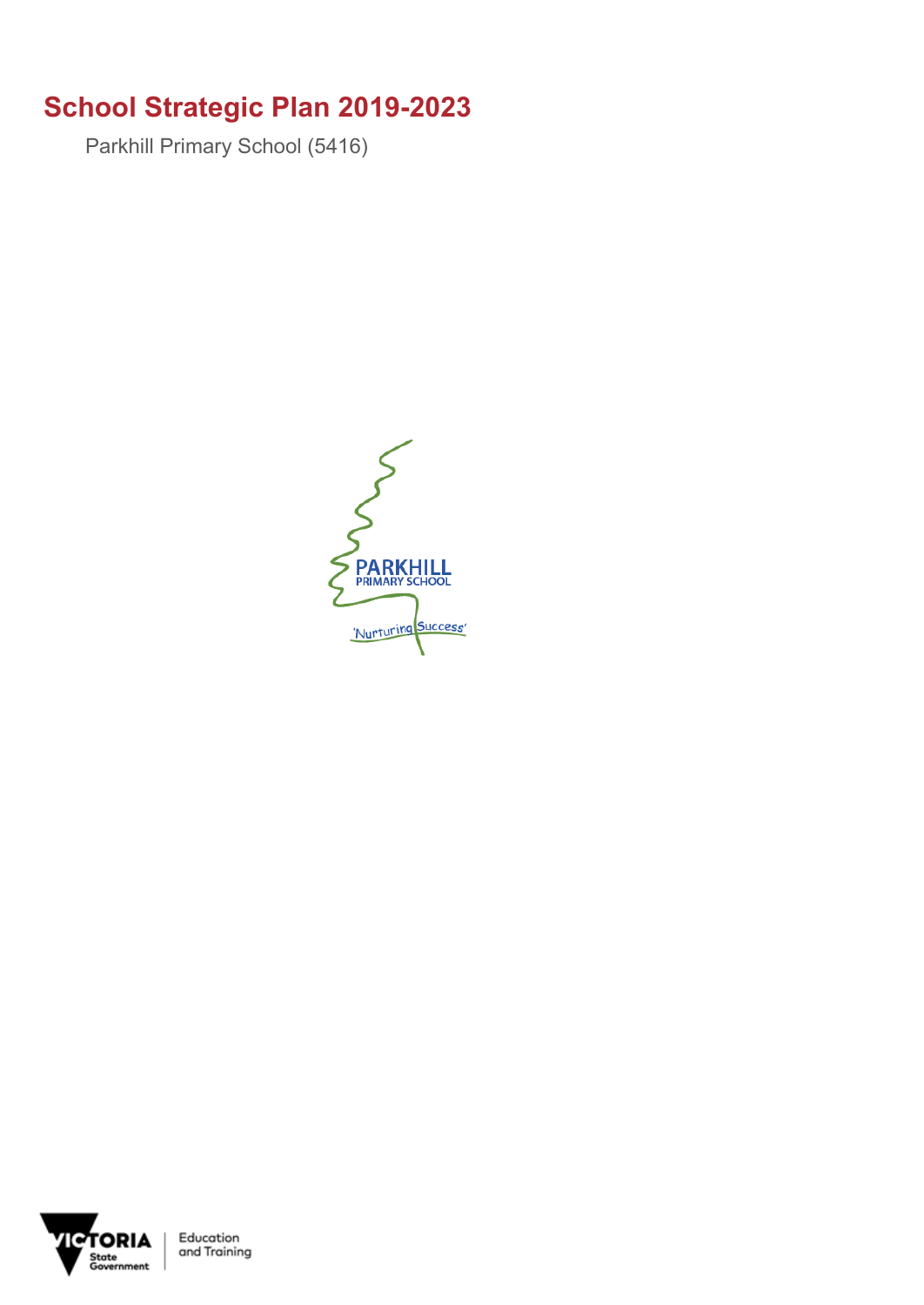## **School Strategic Plan - 2019-2023**

Parkhill Primary School (5416)

| <b>School vision</b>      | Parkhill Primary School Community Essential Agreement                                                                                                                                                                                                                                                                                                                                                                                                                                                                                                                                                                                                                                                                                                                                                                                                                                     |
|---------------------------|-------------------------------------------------------------------------------------------------------------------------------------------------------------------------------------------------------------------------------------------------------------------------------------------------------------------------------------------------------------------------------------------------------------------------------------------------------------------------------------------------------------------------------------------------------------------------------------------------------------------------------------------------------------------------------------------------------------------------------------------------------------------------------------------------------------------------------------------------------------------------------------------|
|                           | We care for ourselves, each other and our environment.<br>We show respect by speaking with kindness and listening to understand.<br>We value learning time.<br>We show unity by helping each other and ourselves.<br>We are honest and take responsibility for our actions.<br>We are persistent and have high expectations.<br>We strive to be positive role models.<br>United through learning, we nurture success                                                                                                                                                                                                                                                                                                                                                                                                                                                                      |
| <b>School values</b>      | Parkhill Primary School Community Essential Agreement is underpinned by the following beliefs:<br>Better outcomes when students are engaged and connected<br>Building relationships is a skill that is taught<br>Building relationships to reduce bullying<br>Schools DO make a difference e.g. via relationships with teachers and peers<br>Connected kids experience lower stress, truancy, suicidal behaviour, violence, substance use and later sexual activity<br>Connectedness and learning begin with relationships<br>The values of persistence, unity, honesty, care and respect are evident across all aspects of the school community                                                                                                                                                                                                                                          |
| <b>Context challenges</b> | Parkhill Primary School is situated in Ashwood, approximately 15 kilometres east of the Melbourne Central Business District. The school was<br>established in 1994 as the result of a three school amalgamation. In addition to the core teaching spaces and general classrooms, a Building the<br>Education Revolution (BER) Federal Government package enabled the school to build a Performing Arts centre, a Science/Kitchen Classroom and<br>maximise other teaching and learning spaces. These facilities are complemented by a library, art room with access to an outside courtyard, and<br>the development going forward of a full sized basketball stadium (due for completion in 2021). The school established grounds constitute<br>garden, student and community artwork, a large oval, a soccer ground, various shaded play areas and covered walk-ways between classrooms. |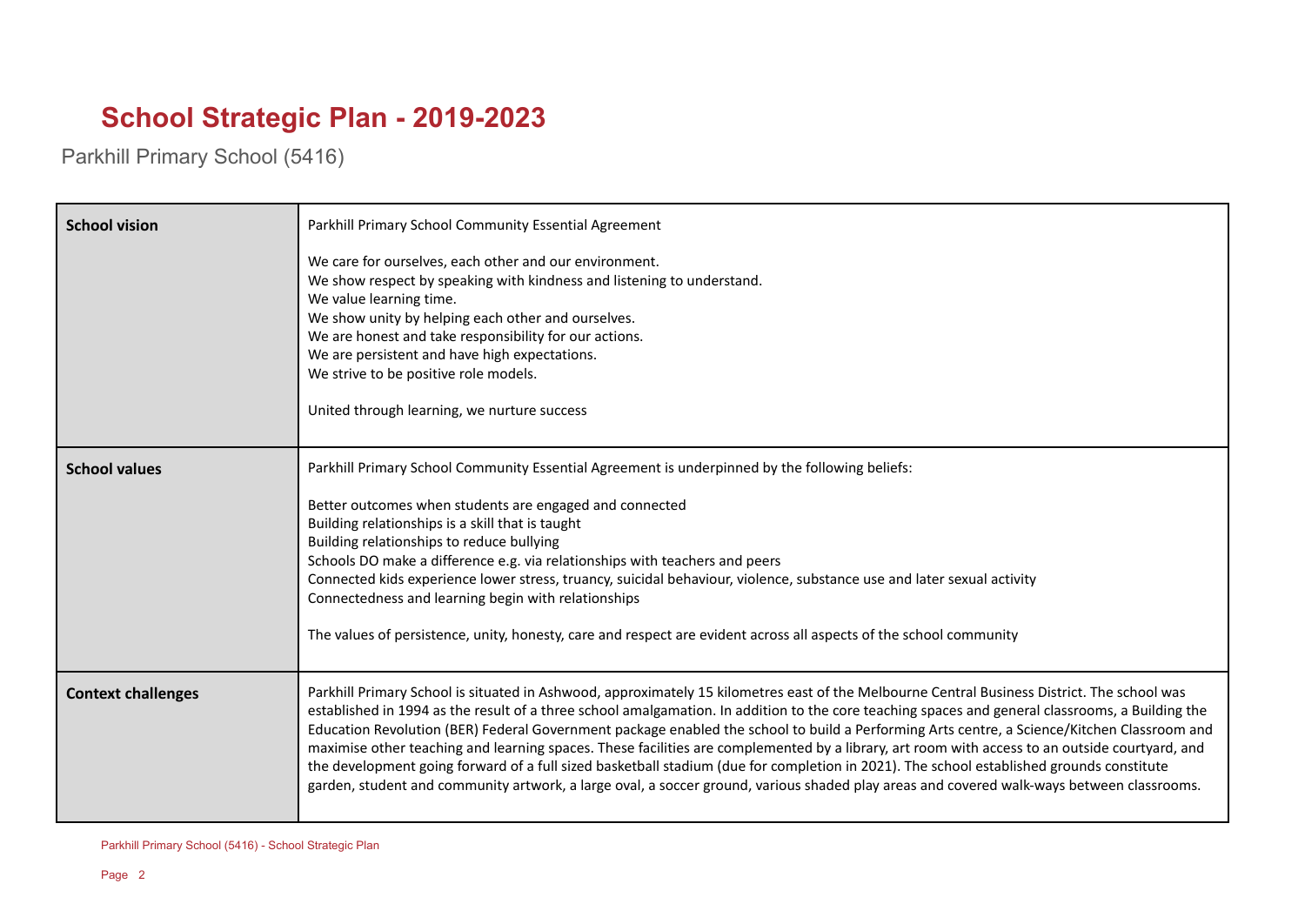| Current enrolments at Parkhill are 290 at the end of 2019 going into 2020 at 272. The Student Family Occupation Education (SFOE) index was<br>0.2389 in 2019. Parkhill's 2019 school staffing profile comprises 15.7 full time equivalent (FTE) teaching staff and 7.2 FTE education support staff.<br>This included a Principal and one Assistant Principal position. Parkhill is a community focused school that embraces all members of our<br>community. We have a commitment to maintain our enrolment of around 300 students to ensure that each student and their families are known<br>by staff. The individual needs, personal interests and unique characteristics of our students are known and supported by staff and enriched in a<br>safe and positive learning environment. We provide for our students a broad and engaging inquiry-based curriculum that is personalised to meet<br>the needs of each student.                                      |
|----------------------------------------------------------------------------------------------------------------------------------------------------------------------------------------------------------------------------------------------------------------------------------------------------------------------------------------------------------------------------------------------------------------------------------------------------------------------------------------------------------------------------------------------------------------------------------------------------------------------------------------------------------------------------------------------------------------------------------------------------------------------------------------------------------------------------------------------------------------------------------------------------------------------------------------------------------------------|
| The school's curriculum framework incorporated the eight learning areas required by The Education and Training Reform Act 2006 aligned with<br>the Victorian Curriculum. We also run a specialist program including the areas of Visual and Performing Arts, Chinese Mandarin, Physical<br>Education and Garden classes; with a focus on inquiry and STEAM domains. The school offers a range of indoor and outdoor play areas and<br>provides lunch time activities and clubs. Our philosophy around learning an teaching is based on the understanding that students learn best by<br>being engaged and active in their learning. Through the implementation of best practice approaches, high impact improvements and teaching<br>strategies and engagement with the Framework for Improving Student Outcomes, our teachers aim to create experiences that inspire students to<br>learn and to continually challenge their creative and critical thinking skills. |
| Our commitment to the pastoral care and mental health of our students is supported with a range of programs that support the emotional needs<br>of our students. Programs such as our SEL whole school focus, buddies, Chaplaincy, supported playtime clubs, young leaders, mentor programs,<br>Inter House activities and more.                                                                                                                                                                                                                                                                                                                                                                                                                                                                                                                                                                                                                                     |
| We are proud of our school and our strong community culture, which is best summarised by the School Oath:                                                                                                                                                                                                                                                                                                                                                                                                                                                                                                                                                                                                                                                                                                                                                                                                                                                            |
| I will try to do my best in everything I do                                                                                                                                                                                                                                                                                                                                                                                                                                                                                                                                                                                                                                                                                                                                                                                                                                                                                                                          |
| I will respect parents, students and teachers                                                                                                                                                                                                                                                                                                                                                                                                                                                                                                                                                                                                                                                                                                                                                                                                                                                                                                                        |
| I will obey the laws and do my best to make the world a better place                                                                                                                                                                                                                                                                                                                                                                                                                                                                                                                                                                                                                                                                                                                                                                                                                                                                                                 |
| I am proud to be an Australian                                                                                                                                                                                                                                                                                                                                                                                                                                                                                                                                                                                                                                                                                                                                                                                                                                                                                                                                       |
| I am proud to be a student at Parkhill Primary School                                                                                                                                                                                                                                                                                                                                                                                                                                                                                                                                                                                                                                                                                                                                                                                                                                                                                                                |
| This, together with our School values of care, respect, honesty, persistence and unity, lay the foundations for developing knowledgeable, well<br>balanced and confident young citizens.                                                                                                                                                                                                                                                                                                                                                                                                                                                                                                                                                                                                                                                                                                                                                                             |
| The key challenges that have unfolded throughout the review process include developing stable consistent lines of communication, staffing and<br>class models that are supported by our enrolments and budget; whole school buy in with key changes and initiatives, excellence in learning and                                                                                                                                                                                                                                                                                                                                                                                                                                                                                                                                                                                                                                                                      |

J.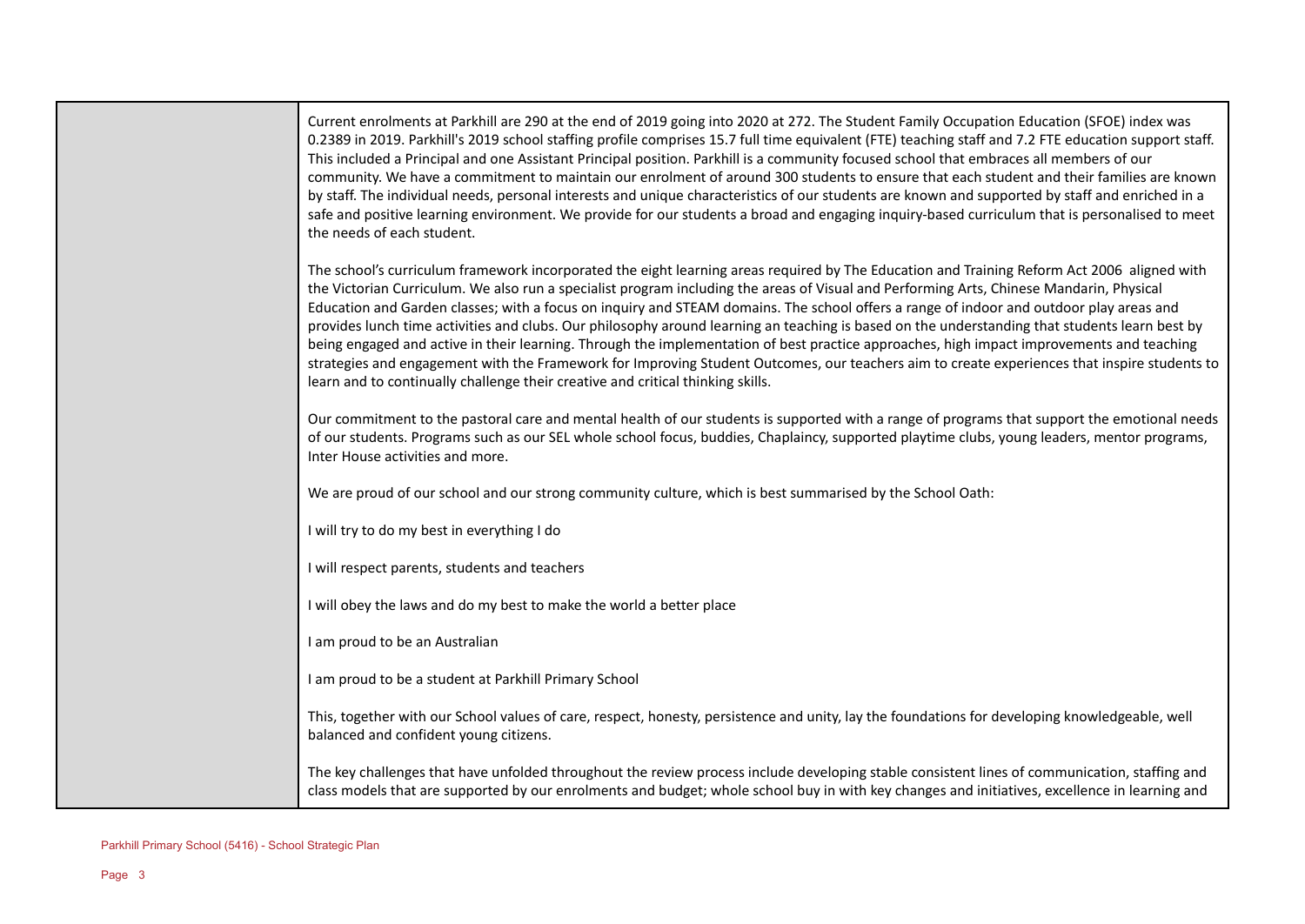|                             | teaching, developing a whole school model of high expectations, consistent practices and using data effectively to ensure the needs of all<br>children are met.                                                                                                                                                                                                                                                                                                                                                                                                                                                                                                                                                                                                                                                                                                                                                                                                                                                                                                                                                                                                                                                                                                                                                                                                                                                                                                                                                                            |
|-----------------------------|--------------------------------------------------------------------------------------------------------------------------------------------------------------------------------------------------------------------------------------------------------------------------------------------------------------------------------------------------------------------------------------------------------------------------------------------------------------------------------------------------------------------------------------------------------------------------------------------------------------------------------------------------------------------------------------------------------------------------------------------------------------------------------------------------------------------------------------------------------------------------------------------------------------------------------------------------------------------------------------------------------------------------------------------------------------------------------------------------------------------------------------------------------------------------------------------------------------------------------------------------------------------------------------------------------------------------------------------------------------------------------------------------------------------------------------------------------------------------------------------------------------------------------------------|
| Intent, rationale and focus | What will we strive to achieve:<br>high quality educational outcomes for all students with a particular focus on literacy and numeracy<br>$\bullet$<br>students who:<br>$\bullet$<br>* are inquiring learners<br>* display critical and creative thinking skills<br>* are respectful and resilient<br>* exhibit behaviours and attitudes that reflect the school values<br>differentiated teaching and learning<br>use of formative assessment<br>instructional leadership that supports and guides improvement in teacher practice and student outcomes<br>student voice, agency and leadership<br>embedding the school values<br>$\bullet$<br>school-parent/carer partnerships and communication<br>Why are these things important:<br>Parkhill Primary School's objective is to develop students into well-rounded individuals: to become inquirers, knowledgeable, thinkers, balanced,<br>principled, open-minded, caring, risk takers, reflective as well as strong communicators.<br>Through working as a united learning community, our purpose is to produce optimistic, resilient lifelong learners with skills for future success.<br>Our data sets raise concerns and show deficit in the areas of writing, numeracy, the need for critical thinking and resilience.<br>Working toward embedding strategy around improved student voice and agency, data informed practices and differentiated teaching and<br>learning will help us improve student outcomes.<br>Our priority areas are in writing, numeracy and communication |

## **School Strategic Plan - 2019-2023**

Parkhill Primary School (5416) - School Strategic Plan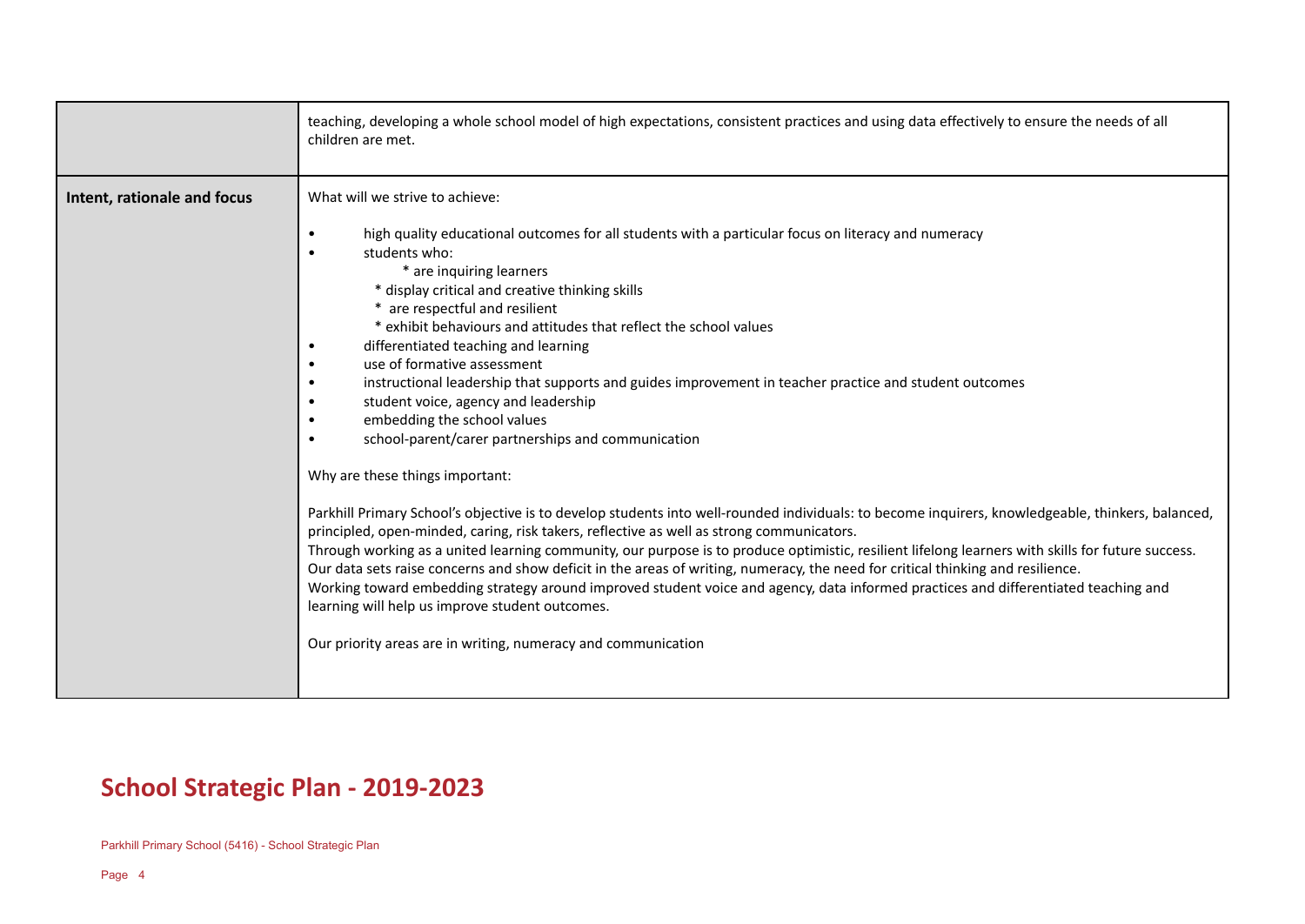| Goal 1                                                                     | To achieve high-quality educational outcomes and learning progress for all students with a focus on literacy and numeracy.                                                                                                                                                                                                                                               |
|----------------------------------------------------------------------------|--------------------------------------------------------------------------------------------------------------------------------------------------------------------------------------------------------------------------------------------------------------------------------------------------------------------------------------------------------------------------|
| Target 1.1                                                                 | By 2023, increase the percentage of Year F-6 students assessed against the Victorian Curriculum (VC) Levels<br>F-10 above the age expected VC Level of learning in the:<br>• English Language Mode of Writing, from a 2016-18 average of 22 per cent to 32 per cent<br>• Mathematics Strand of Number and Algebra, from a 2016-18 average of 35 per cent to 45 per cent. |
| Target 1.2                                                                 | By 2023, the percentage of Year 5 students assessed as making at or above benchmark learning gain in NAPLAN Writing and<br>Numeracy will be equal to or greater than 90 per cent. (64.5% Writing 2019 and 93.6% Numeracy 2019)                                                                                                                                           |
| Target 1.3                                                                 | By 2023, increase the percentage of Year 5 students in the top two NAP Bands:<br>• Writing, from a 2017-19 average of 13 per cent to 30 per cent<br>• Numeracy, from a 2017-19 average of 46 per cent to 50 per cent.                                                                                                                                                    |
| <b>Key Improvement Strategy 1.a</b><br>Curriculum planning and assessment  | Continue to build school and teacher capability to use evidence and assessment of student learning to differentiate teaching and<br>learning.                                                                                                                                                                                                                            |
| <b>Key Improvement Strategy 1.b</b><br><b>Building practice excellence</b> | Develop teacher knowledge and skills to consistently embed the Parkhill instructional model (including the role for student agency).                                                                                                                                                                                                                                     |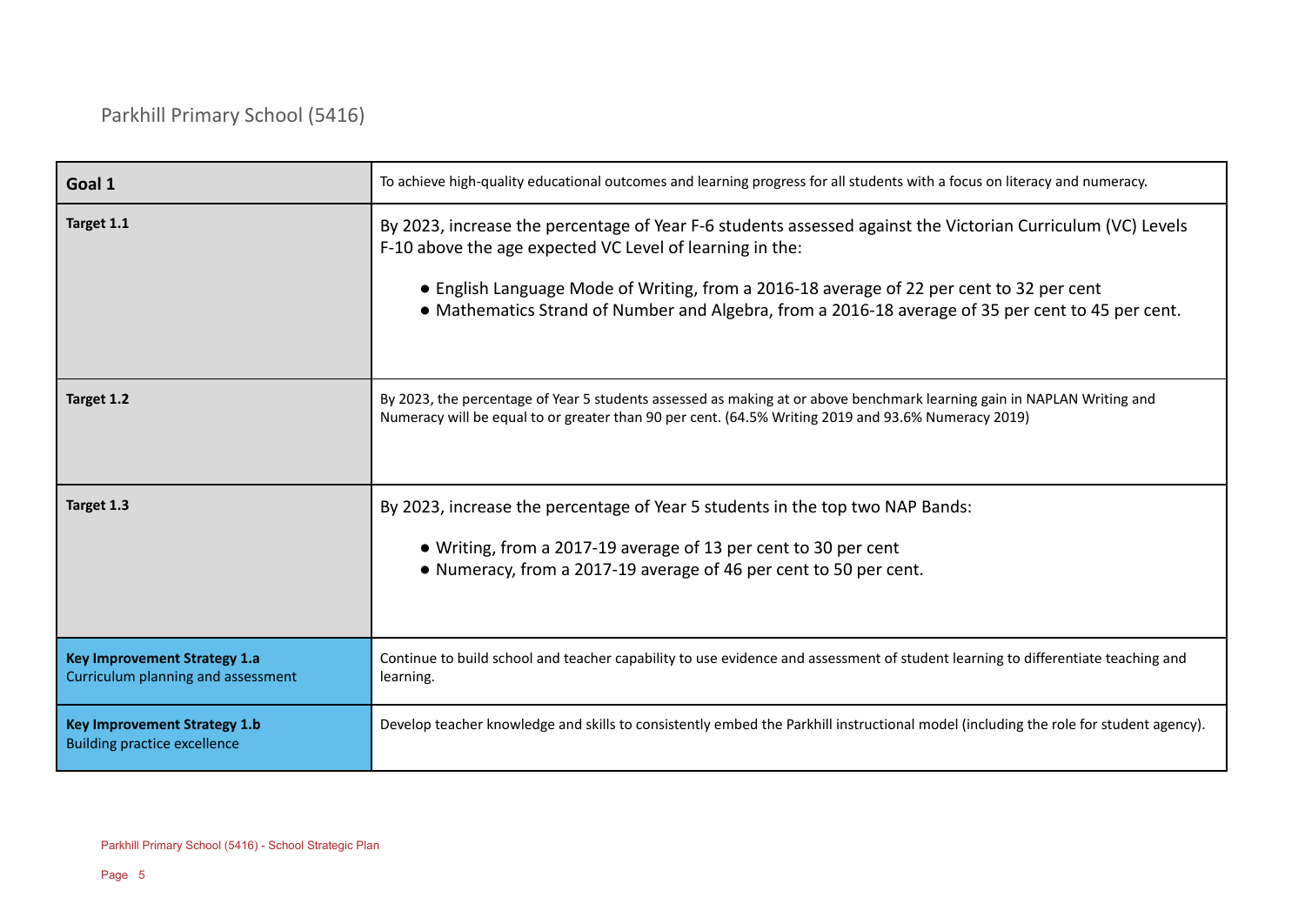| <b>Key Improvement Strategy 1.c</b><br>Instructional and shared leadership | Continue to build middle level instructional leadership capability that supports and guides improvement in teacher practice and<br>student outcomes.                                                                                                                                                                                                                                                                                                                                                                                                                                                              |
|----------------------------------------------------------------------------|-------------------------------------------------------------------------------------------------------------------------------------------------------------------------------------------------------------------------------------------------------------------------------------------------------------------------------------------------------------------------------------------------------------------------------------------------------------------------------------------------------------------------------------------------------------------------------------------------------------------|
| Goal 2                                                                     | To empower all students to be engaged and inquiring learners who display critical and creative thinking skills.                                                                                                                                                                                                                                                                                                                                                                                                                                                                                                   |
| Target 2.1                                                                 | By 2023, increase the percentage of Year 4-6 students responding positively to measures contained in the<br>student Attitudes to School Survey:<br>• Learner Characteristics and Disposition domain, Motivation and interest item- <i>I am learning</i><br>things that really interest me-from 68 per cent in 2019 to 75 per cent<br>• Social engagement domain, Student voice and agency factor, from 63 per cent in 2019 to 75 per<br>cent.                                                                                                                                                                     |
| Target 2.2                                                                 | Baseline 2019 percentages: Y2 86%, Y4 94% and Y6 67%<br>By 2023, ninety-per cent of Year 2, 4 and 6 students* assessed against the Victorian Curriculum Levels F-10 to<br>be at or above the expected achievement standards as described in the Victorian Curriculum Critical and<br><b>Creative Thinking Scope and Sequence Strands of:</b><br>• Questions and Possibilities<br>$\bullet$ Reasoning<br>• Meta-Cognition<br>(*Year 2 students at or above Level 2 achievement standards, Year 4 students at or above Level 4 achievement<br>standards, Year 6 students at or above Level 6 achievement standards) |
| Key Improvement Strategy 2.a                                               | Build understanding in the school community to embed student voice, agency and leadership.                                                                                                                                                                                                                                                                                                                                                                                                                                                                                                                        |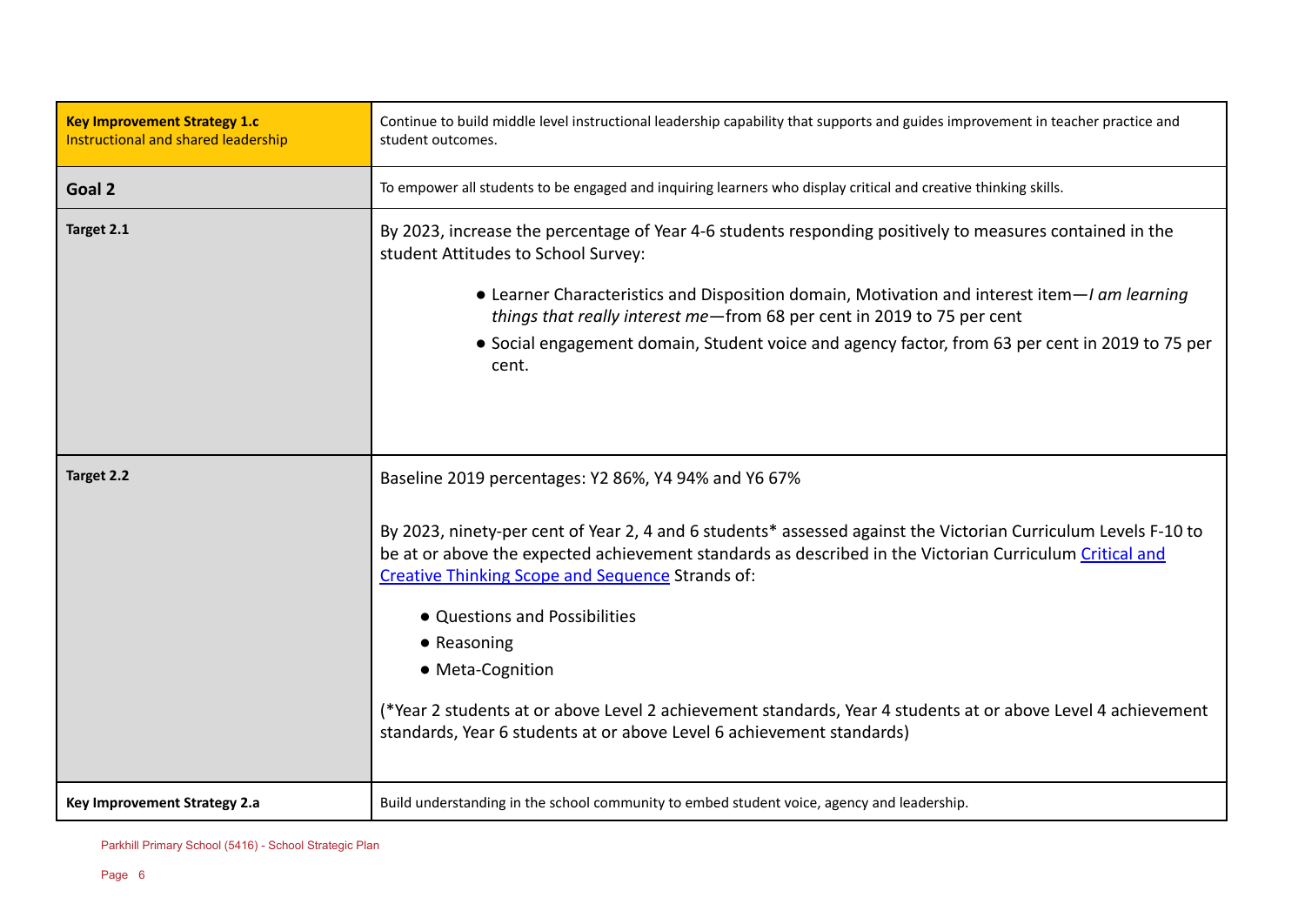| Empowering students and building school<br>pride                                 |                                                                                                                                                                                                |
|----------------------------------------------------------------------------------|------------------------------------------------------------------------------------------------------------------------------------------------------------------------------------------------|
| <b>Key Improvement Strategy 2.b</b><br>Curriculum planning and assessment        | Continue to build school and teacher capability to assess critical and creative thinking skills.                                                                                               |
| Key Improvement Strategy 2.c<br>Empowering students and building school<br>pride | Continue to provide leadership that supports the development of student voice, agency and leadership.                                                                                          |
| Goal 3                                                                           | To develop respectful and resilient students who display behaviours and attitudes that reflect the school values.                                                                              |
| Target 3.1                                                                       | By 2023, the percentage of Year 4-6 students responding positively to the following measures contained in the<br>Resilient Youth Resilience Survey will be at or above 70 per cent:            |
|                                                                                  | 2019 baseline results were as follows -                                                                                                                                                        |
|                                                                                  | • Healthy mind - feeling nervous, anxious, or on on edge: Y4 F 65% M 93%, Y5 F 83% M 88%, Y6 F 79% M<br>74%                                                                                    |
|                                                                                  | • Healthy mind - avoid thinking or doing anything about problems: Y4 F 65% M 61%, Y5 F 42% M 88%, Y6<br>F 64% M 70%                                                                            |
|                                                                                  | • Understanding self - can talk about things if they upset me: Y4 F 48% M 54%, Y5 F 50% M 65%, Y6 F 70%<br>M 70%                                                                               |
|                                                                                  | By 2023, the percentage of Year 4-6 students responding positively to the following measures contained in the student<br>Attitudes to School Survey to be at or above 85 per cent:             |
|                                                                                  | • Effective teaching practice for cognitive engagement domain-Classroom behaviour, from 71 per cent in 2019<br>to 85 per cent                                                                  |
|                                                                                  | • Learner characteristics and disposition domain-Resilience, from 72 per cent in 2019 to 85 per cent<br>• Student Safety domain-Respect for diversity, from 72 per cent in 2019 to 85 per cent |